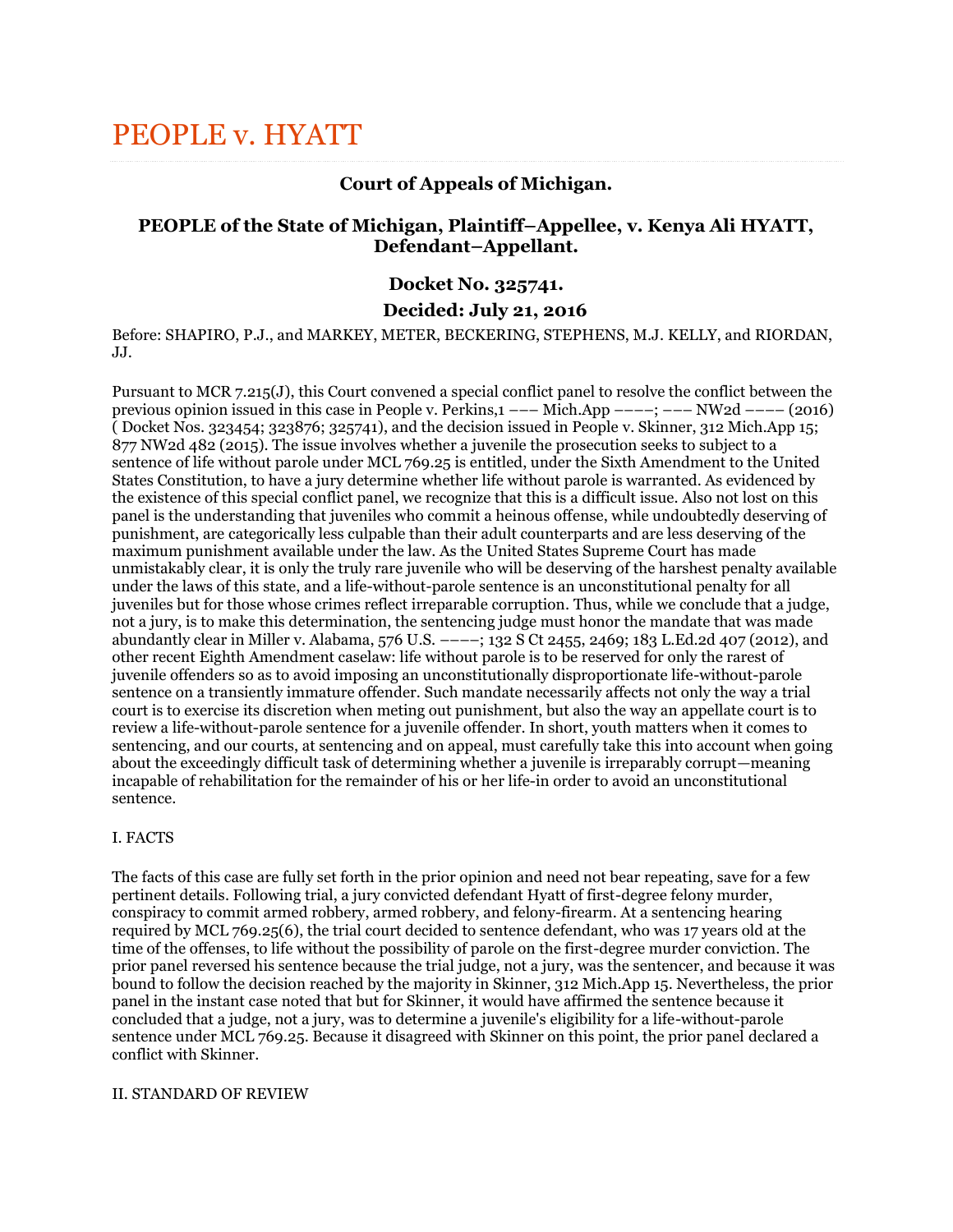Resolution of the conflict in this case requires us to construe MCL 769.25 and to examine defendant's constitutional rights under the Sixth Amendment and the Eighth Amendment to the United States Constitution. We review de novo these issues of law. People v. Humphrey, 312 Mich.App 309, 314; 877 NW2d 770 (2015); People v. Al–Shara, 311 Mich.App 560, 567; 876 NW2d 826 (2015).

#### III. ANALYSIS

As was recognized in Skinner and by the prior panel in this case, the instant case involves the confluence of Sixth Amendment and Eighth Amendment jurisprudence. We begin by briefly touching on the pertinent Eighth Amendment caselaw.

## A. RECENT EIGHTH AMENDMENT CASELAW

#### 1. MILLER V. ALABAMA

In Miller v. Alabama, 576 U.S. ––––; 132 S Ct 2455, 2469; 183 L.Ed.2d 407 (2012), the United States Supreme Court considered an Eighth Amendment challenge to mandatory life-without-parole sentences for juvenile offenders in homicide cases and concluded that "[b]y making youth (and all that accompanies it) irrelevant to imposition of that harshest prison sentence [life without parole], such a scheme poses too great a risk of disproportionate punishment." The Court emphasized that the unique characteristics of youth warranted treating juveniles differently from adults for purposes of sentencing. In particular, drawing on past Eighth Amendment precedent in Roper v. Simmons, 543 U.S. 551; 125 S Ct 1183; 161 L.Ed.2d 1 (2005) (imposing a categorical ban on capital punishment for all juvenile offenders), and Graham v. Florida, 560 U.S. 48; 130 S Ct 2011; 176 L.Ed.2d 825 (2010) (banning life-without-parole sentences for juveniles in non-homicide cases), the Court noted that juveniles have "lesser culpability" and a greater capacity for reform and thus "are constitutionally different from adults for purposes of sentencing." Miller, 132 S Ct at 2463–2464. Specifically, the Court explained that Roper and Graham recognize "three significant gaps between juveniles and adults":

First, children have a lack of maturity and an underdeveloped sense of responsibility, leading to recklessness, impulsivity, and heedless risk-taking. Second, children are more vulnerable ․ to negative influences and outside pressures, including from their family and peers; they have limited contro[l] over their own environment and lack the ability to extricate themselves from horrific, crime-producing settings. And third, a child's character is not as well formed as an adult's; his traits are less fixed and his actions less likely to be evidence of irretrievabl[e] deprav[ity]. [Id. at 2464 (citations and quotation marks omitted; alterations in original).]

In addition to noting that the characteristics of youth warranted treating juveniles differently, the Court noted the severity of a life-without-parole sentence for juveniles. Particularly, the Court took notice of the idea that the majority in Graham "likened life without parole for juveniles to the death penalty itself․" Id. at 2463. See also Graham, 560 U.S. at 69–71. The Graham majority did so by noting that life without parole was especially harsh for a juvenile offender, who will "almost inevitably serve 'more years and a greater percentage of his life in prison than an adult offender.' " Miller, 132 U.S. at 2466, quoting Graham, 560 U.S. at 70. And given that Roper categorically banned the death penalty for juvenile offenders, life without parole became the "ultimate penalty for juveniles." Miller, 132 U.S. at 2466. Because Graham likened life without parole for juveniles to the death penalty, the Court reasoned that Graham made relevant to the issue at hand death-penalty caselaw, which imposed the requirement of individualized sentencing pursuant to which the offender's character and record, along with the circumstances of the offense and other mitigating or aggravating factors, were to be considered. Id. at 2467 (citations omitted).

In light of characteristics of youth and pertinent Eighth Amendment precedent, the Court concluded that mandatory life-without-parole sentencing schemes for juveniles, "by their nature, preclude a sentencer from taking account of an offender's age and the wealth of characteristics and circumstances attendant to it." Id. "And still worse," continued the Court, "each juvenile (including these two 14–year–olds) will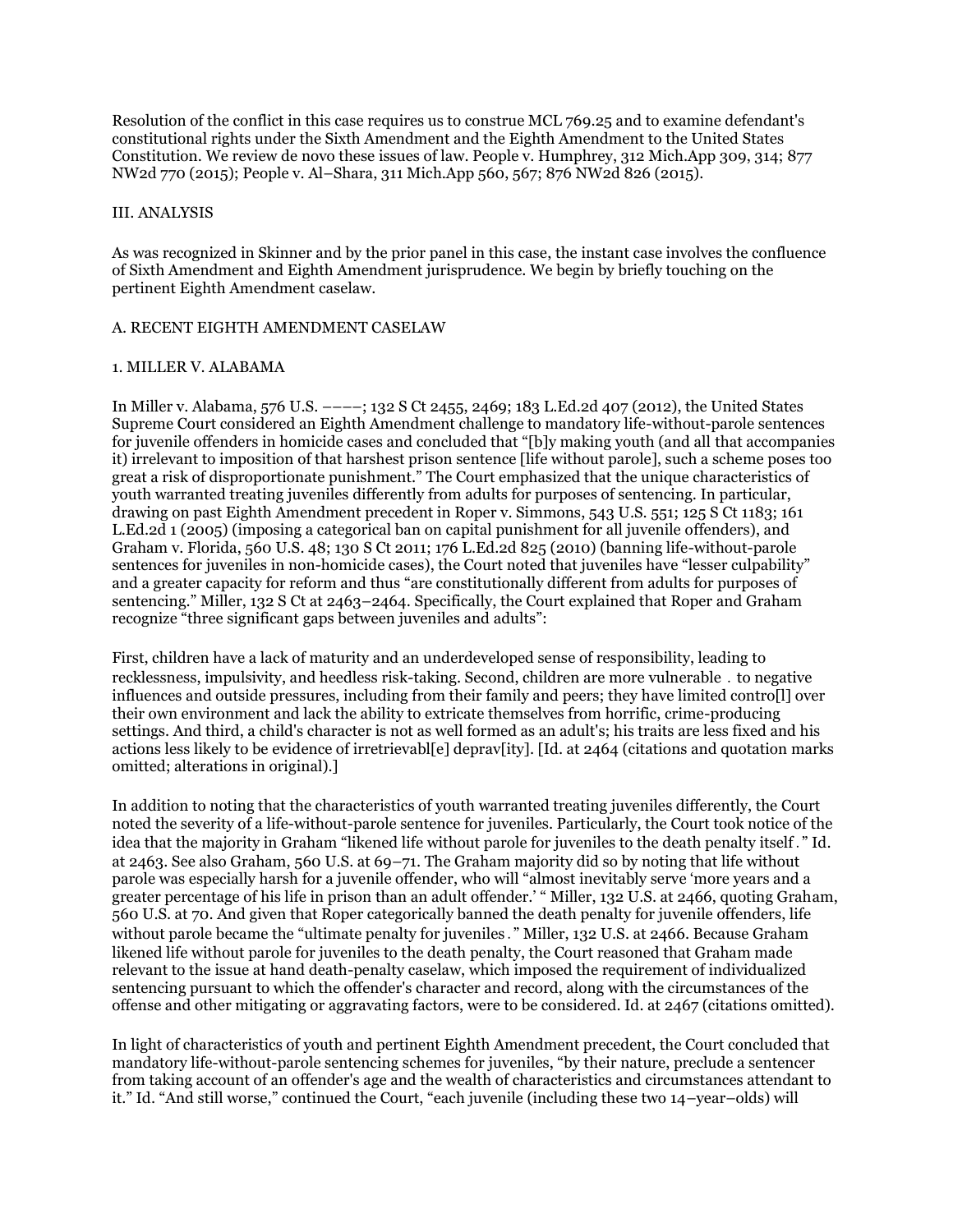receive the same sentence as the vast majority of adults committing similar homicide offenses—but really, as Graham noted, a greater sentence than those adults will serve." Id. at 2468. Accordingly, the Court barred mandatory life-without-parole sentences for juvenile offenders in homicide cases and provided a number of non-exhaustive factors<sup>[2](http://caselaw.findlaw.com/mi-court-of-appeals/1743357.html#footnote_2)</sup> that a sentencer should consider before imposing a life-without-parole sentence:

․ Mandatory life without parole for a juvenile precludes consideration of his chronological age and its hallmark features—among them, immaturity, impetuosity, and failure to appreciate risks and consequences. It prevents taking into account the family and home environment that surrounds him—and from which he cannot usually extricate himself—no matter how brutal or dysfunctional. It neglects the circumstances of the homicide offense, including the extent of his participation in the conduct and the way familial and peer pressures may have affected him. Indeed, it ignores that he might have been charged and convicted of a lesser offense if not for incompetencies associated with youth—for example, his inability to deal with police officers or prosecutors (including on a plea agreement) or his incapacity to assist his own attorneys. [Id.]

The Court stopped short of considering a categorical ban on life-without-parole sentences for juveniles because that issue was not before it, but held that the Eighth Amendment forbade the imposition of a mandatory penalty because it "prevent[s] the sentencer from taking account of" the offender's youthfulness, diminished culpability, and increased potential for reform. Id. at 2466. Yet, while not imposing a categorical ban, the Court was careful to note that because of a juvenile's "diminished culpability and heightened capacity for change, we think appropriate occasions for sentencing juveniles to this harshest possible penalty will be uncommon." Id. at 2469. "That is especially so," reasoned the Court, "because of the great difficulty we noted in Roper and Graham of distinguishing at this early age between the juvenile offender whose crime reflects unfortunate yet transient immaturity, and the rare juvenile offender whose crime reflects irreparable corruption." Id. (citations and quotation marks omitted).

#### 2. MONTGOMERY V. LOUISIANA

The first—and perhaps most pressing—issue left in Miller 's wake was the issue of retroactivity. A number of states took aim at this issue, including this Court and the Michigan Supreme Court.[3](http://caselaw.findlaw.com/mi-court-of-appeals/1743357.html#footnote_3) The United States Supreme Court resolved this issue in Montgomery v. Louisiana, ––– U.S. ––––; 136 S Ct 718; 193 L.Ed.2d 599 (2016), a case of which neither Skinner nor Hyatt had the benefit. The majority ruled—in a holding that is not of particular relevance for resolving the issue in the present case—that Miller applied retroactively. Id. at 736. More relevant to our discussion in the instant case was Montgomery 's admonition—continued from Miller—that "a lifetime in prison is a disproportionate sentence for all but the rarest of children, those whose crimes reflect irreparable corruption." Id. at 726 (citation and quotation marks omitted). The Court also acknowledged, in the context of concluding that the rule in Miller was substantive and thus subject to retroactive application, that Miller did not forbid states from imposing life-without-parole sentences altogether. Id. at 734. However, Miller nevertheless barred life without parole "for all but the rarest of juvenile offenders, those whose crimes reflect permanent incorrigibility"; thus, "[f]or that reason, Miller is no less substantive than are Roper and Graham." Id.

Also relevant to our discussion, the Court in Montgomery acknowledged that Miller 's holding, while substantive, nevertheless "has a procedural component" in that it requires "a sentencer to consider a juvenile offender's youth and attendant characteristics before determining that life without parole is a proportionate sentence." Id. This procedural component—a hearing at which " 'youth and its attendant characteristics' are considered as sentencing factors"—was necessary to give effect to Miller 's "substantive holding that life without parole is an excessive sentence for children whose crimes reflect transient immaturity." Id. at 735. The Supreme Court, in rejecting an argument made in that case, acknowledged that Miller did not require trial courts to make findings of fact regarding a child's "incorrigibility." Id. However, "[t]hat Miller did not impose a formal factfinding requirement does not leave States free to sentence a child whose crime reflects transient immaturity to life without parole. To the contrary, Miller established that this punishment is disproportionate under the Eighth Amendment." Id. In the absence of express procedural requirements or factfinding requirements set forth in Miller, the Court in Montgomery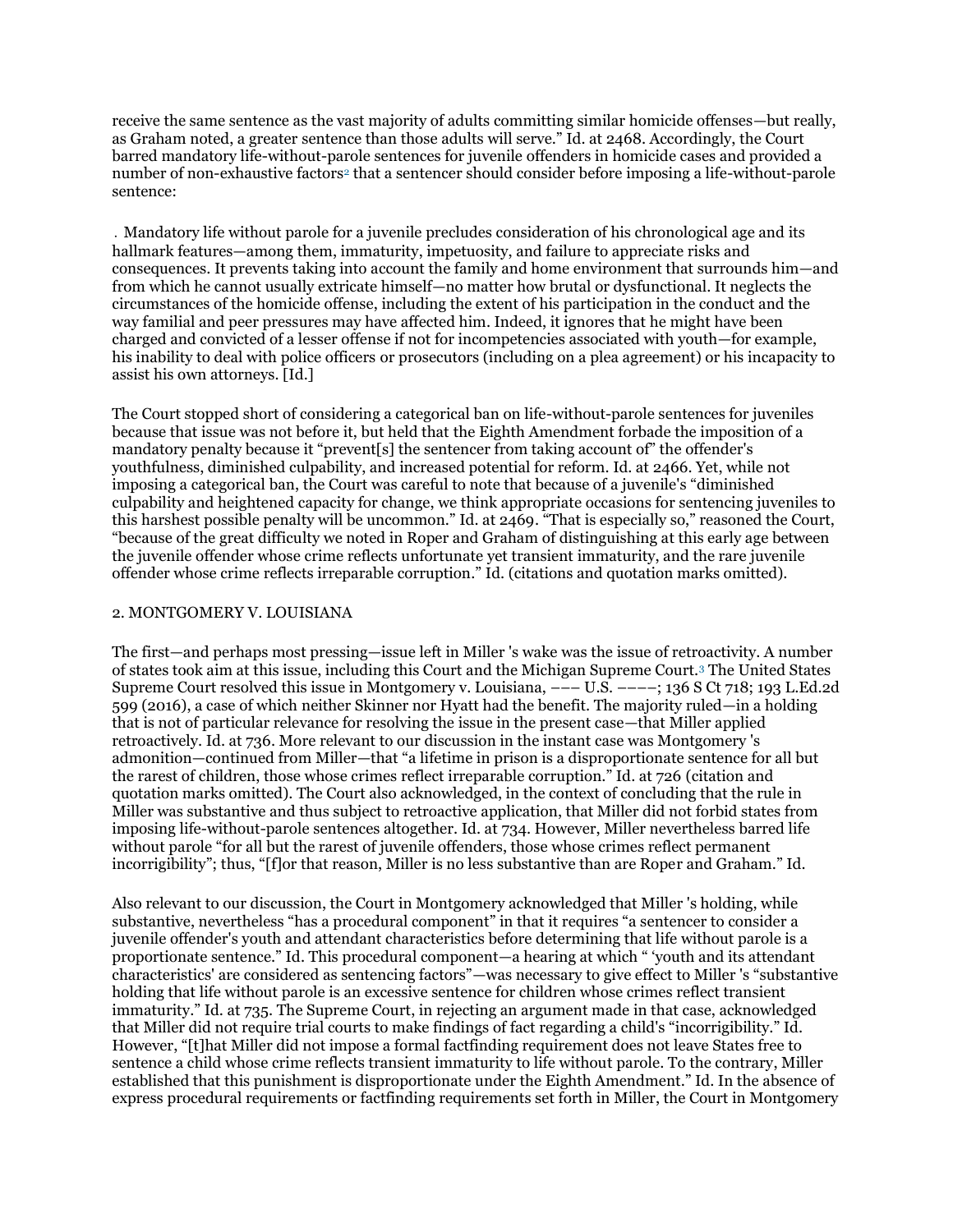emphasized that it was incumbent upon states to develop procedures to enforce Miller 's substantive guarantee of individualized sentencing for juvenile offenders facing the possibility of life without parole. Id.

## B. MCL 769.25—OUR RESPONSE TO MILLER

In response to Miller 's directive about individualized sentencing, our Legislature enacted 2014 PA 22 which included, relevant to our purposes in the instant case, MCL 769.25. For certain, enumerated homicide offenses, the statute allowed the prosecuting attorney to "file a motion under this section to sentence" a juvenile offender "to imprisonment for life without the possibility of parole․" MCL 769.25(2). With a nod toward Miller, the statute provided that:

(6) If the prosecuting attorney files a motion under subsection (2), the court shall conduct a hearing on the motion as part of the sentencing process. At the hearing, the trial court shall consider the factors listed in Miller v. Alabama, 576 U.S. ––––; 183 L.Ed.2d 407; 132 S Ct 2455 (2012), and may consider any other criteria relevant to its decision, including the individual's record while incarcerated.

(7) At the hearing under subsection (6), the court shall specify on the record the aggravating and mitigating circumstances considered by the court and the court's reasons supporting the sentence imposed. The court may consider evidence presented at trial together with any evidence presented at the sentencing hearing. [MCL 769.25(6)-(7).]

However, absent a motion by the prosecutor seeking the penalty of life without parole, see MCL 769.25(4), or "[i]f the court decides not to sentence the individual to imprisonment for life without parole eligibility, the court shall sentence the individual to a term of imprisonment for which the maximum term shall be not less than 60 years and the minimum term shall be not less than 25 years or more than 40 years[,]" MCL 769.25(9).

## C. APPRENDI AND SIXTH AMENDMENT JURISPRUDENCE

## 1. APPRENDI

The issue at the heart of this conflict case is whether Miller, and how our Legislature has chosen to implement Miller 's guarantee of individualized sentencing in MCL 769.25, runs afoul of Sixth Amendment caselaw concerning the right to have a jury decide facts that increase the maximum available punishment. Neither Miller nor Montgomery had occasion to address this issue. In People v. Carp, 496 Mich. 440, 490–491, 491 n 20; 852 NW2d 801 (2014)—a pre-Montgomery case dealing with the retroactivity of Miller—our Supreme Court declined to address the issue. Accordingly, we must turn our attention to pertinent Sixth Amendment caselaw.

In one of the more influential cases in this line of precedent, Apprendi v. New Jersey, 530 U.S. 466, 490; 120 S Ct 2348; 147 L.Ed.2d 435 (2000), the United States Supreme Court held that "[o]ther than the fact of a prior conviction, any fact that increases the penalty for a crime beyond the prescribed statutory maximum must be submitted to a jury, and proved beyond a reasonable doubt." In Apprendi, the defendant pleaded guilty to a weapons offense for which the proscribed penalty was 5 to 10 years' imprisonment. Id. at 469–470. Subsequent to the trial court accepting the plea, the prosecutor filed a motion to extend the term of imprisonment based on a "hate crime" statute. Id. at 470. The trial court found that the defendant acted "with a purpose to intimidate" under the statute, which authorized the court to enhance the defendant's maximum sentence to 10–20 years' imprisonment. Id. at 471.

The Supreme Court agreed with the defendant's challenge to his sentence in Apprendi, finding that the Fourteenth Amendment's due process guarantee, as well as the Sixth Amendment right to a jury trial, "indisputably entitle a criminal defendant to a jury determination that [he] is guilty of every element of the crime with which he is charged, beyond a reasonable doubt." Id. at 477 (citation and quotation marks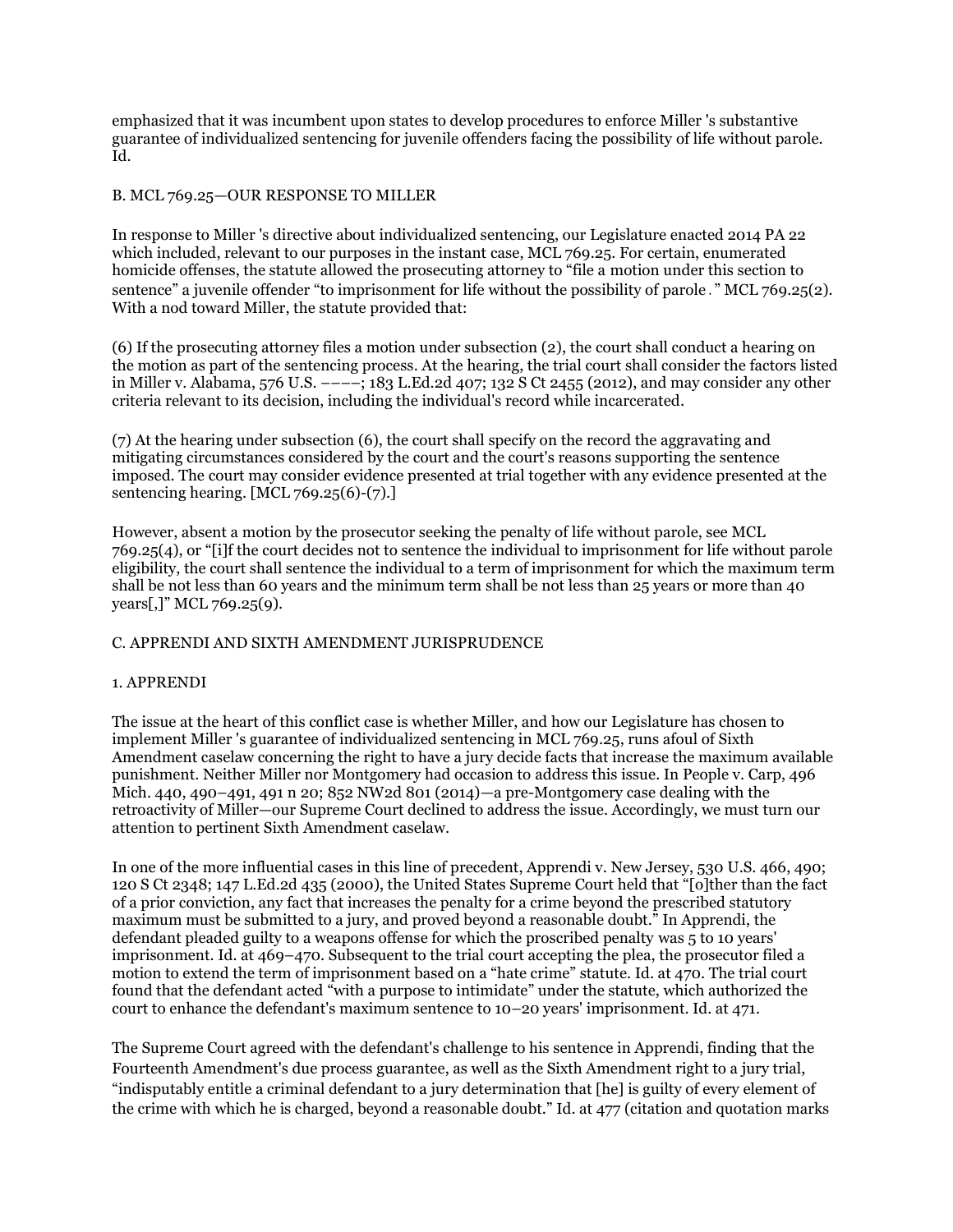omitted; alteration in original). A fact, other than a prior conviction, that increased the maximum penalty beyond what was authorized by the jury's verdict, was in essence, an element that needed to be proved to the jury beyond a reasonable doubt. Id. at 490.

While the Apprendi Court held that elements of the offense must be submitted to the jury, it was careful, however, to specify that the holding in that case did not suggest that it is impermissible for judges to exercise discretion-taking into consideration various factors relating both to offense and offender-in imposing a judgment within the range prescribed by statute. We have often noted that judges in this country have long exercised discretion of this nature in imposing sentence within statutory limits in the individual case. [Id. at 481.]

Provided that a sentencing judge operated within the limits of punishment as provided by statute and did not increase the maximum punishment, the judge properly exercised his or her sentencing authority. See id. at 482–483. In such an instance, any facts found function as mere sentencing factors, rather than elements of an aggravated offense. See id. at 482–483, 485–486. See also LaFave, et al, Criminal Procedure (4th ed), § 26.4(h), p 1007.

The Apprendi Court also took care to note the historical difference in its jurisprudence "between facts in aggravation of punishment and facts in mitigation." Apprendi, 530 U.S. at 490 n 16. The former requires a jury finding beyond a reasonable doubt, while the latter does not. Id. As to mitigating factors, the Court explained:

If facts found by a jury support a guilty verdict of murder, the judge is authorized by that jury verdict to sentence the defendant to the maximum sentence provided by the murder statute. If the defendant can escape the statutory maximum by showing, for example, that he is a war veteran, then a judge that finds the fact of veteran status is neither exposing the defendant to a deprivation of liberty greater than that authorized by the verdict according to statute, nor is the judge imposing upon the defendant a greater stigma than that accompanying the jury verdict alone. Core concerns animating the jury and burden-ofproof requirements are thus absent from such a scheme. [Id.]

## 2. EXPANSION OF APPRENDI

In the years since it issued Apprendi, the Supreme Court has expanded the territorial limits of "Apprendi-land"—a term coined by Justice Scalia<sup>[4](http://caselaw.findlaw.com/mi-court-of-appeals/1743357.html#footnote_4)</sup> —to include, among other matters, judicial factfinding on aggravating factors required for the imposition of the death penalty, Ring v. Arizona, 536 U.S. 584; 122 S Ct 2428; 153 L.Ed.2d 556 (2002), judicial factfinding that affected sentencing-guideline range maximums, see United States v. Booker, 543 U.S. 220; 125 S Ct 738; 160 L.Ed.2d 621 (2005); Blakely v. Washington, 542 U.S. 296; 124 S Ct 2531; 159 L.Ed.2d 403 (2004), determinate sentencing tiers pursuant to which the trial judge, not the jury, was given authority to find facts that exposed a defendant to an elevated sentence, see Cunningham v. California, 549 U.S. 270; 127 S Ct 856; 166 L.Ed.2d 856 (2007), mandatory minimum sentences, see Alleyne v. United States, --- U.S. ----[;](http://caselaw.findlaw.com/mi-court-of-appeals/1743357.html#footnote_5) 133 S Ct 2151; 186 L.Ed.2d 314 (2013);<sup>5</sup> and criminal fines, Southern Union Co. v. United States,  $---$  U.S.  $---$ ; 132 S Ct 2344; 183 L.Ed.2d 318 (2012). In each of these cases, the Court reiterated that any fact, other than a prior conviction, that increases the penalty for a crime beyond the statutory maximum must be submitted to a jury and proved beyond a reasonable doubt. See, e .g., Blakley, 542 U.S. at 301. For purposes of Apprendi, this statutory maximum "is not the maximum sentence a judge may impose after finding additional facts, but the maximum he may impose without any additional findings." Id. at 303–304. It does not matter for purposes of Apprendi whether the enhancement of the maximum sentence occurs based on the finding of a single, specified fact, based on several specified facts, or based on any aggravating fact: the Sixth Amendment violation is the same regardless. Id. at 305. Hence, if a statute provides for a particular term of imprisonment as well as an enhanced term, a judge cannot, when the jury's verdict only authorized the lower term, find facts that increase the maximum punishment. Cunningham, 549 U.S. at 288. A defendant has the right to have a "jury find the existence of any particular fact that the law makes essential to his punishment." Booker, 543 U.S. at 232 (citation and quotation marks omitted). The Court has repeatedly stressed that a "judge's authority to sentence derives wholly from the jury's verdict.